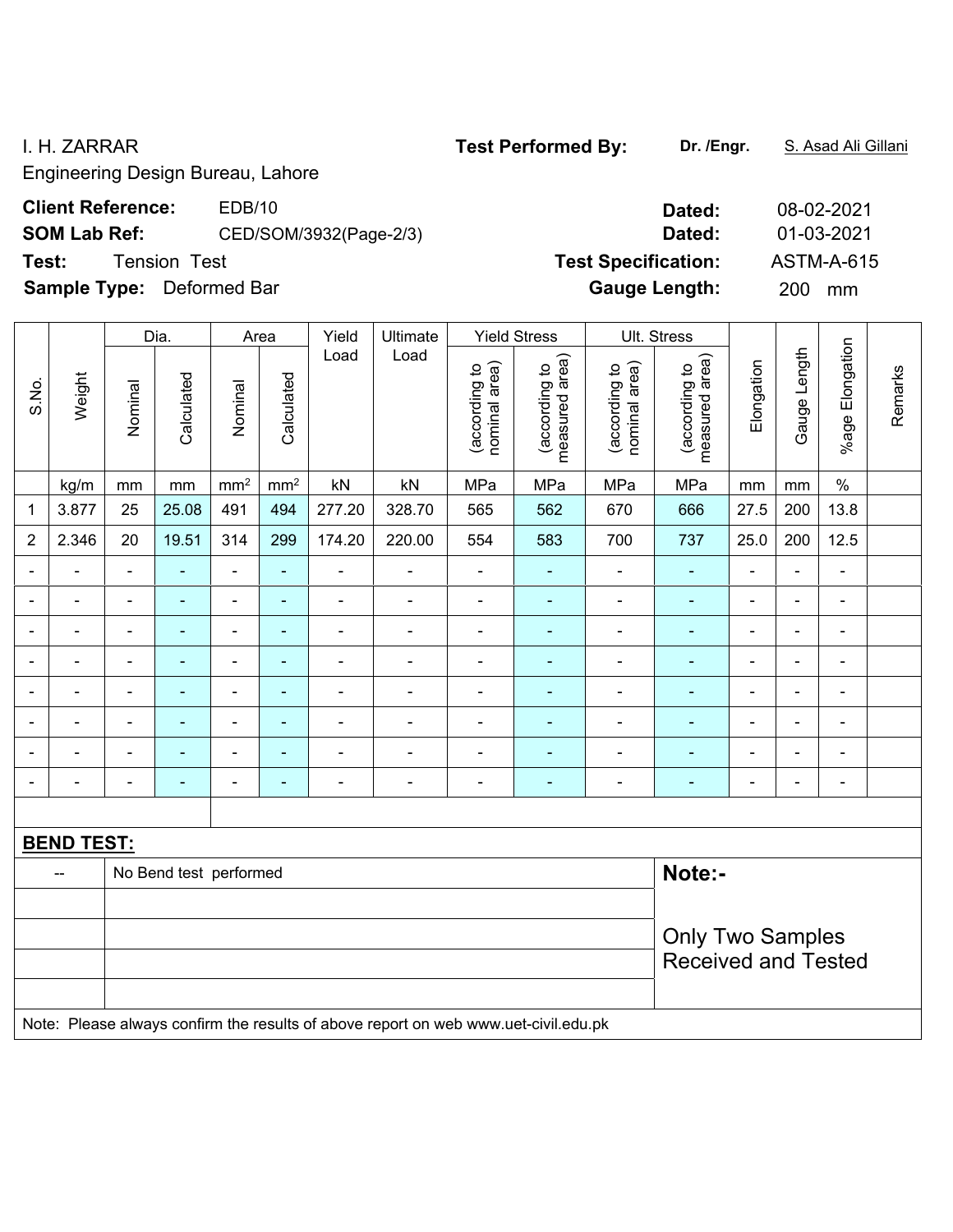I. H. ZARRAR **Test Performed By: Dr. /Engr.** S. Asad Ali Gillani

Engineering Design Bureau, Lahore (Site # Head Marala, Sialkot)

| <b>Client Reference:</b> | EDB/11                 |
|--------------------------|------------------------|
| <b>SOM Lab Ref:</b>      | CED/SOM/3932(Page-3/3) |
|                          |                        |

**Test:** Tension Test **Test Specification:** ASTM-A-615

**Sample Type:** Deformed Bar **Gauge Length:** 200 mm

|                |                          |                          | Dia.                     | Area                     |                          | Yield          | Ultimate                                                                            |                                | <b>Yield Stress</b>             |                                | Ult. Stress                     |                          |                          |                 |         |  |
|----------------|--------------------------|--------------------------|--------------------------|--------------------------|--------------------------|----------------|-------------------------------------------------------------------------------------|--------------------------------|---------------------------------|--------------------------------|---------------------------------|--------------------------|--------------------------|-----------------|---------|--|
| S.No.          | Weight                   | Nominal                  | Calculated               | Nominal                  | Calculated               | Load           | Load                                                                                | nominal area)<br>(according to | measured area)<br>(according to | (according to<br>nominal area) | measured area)<br>(according to | Elongation               | Gauge Length             | %age Elongation | Remarks |  |
|                | kg/m                     | mm                       | mm                       | mm <sup>2</sup>          | mm <sup>2</sup>          | kN             | kN                                                                                  | MPa                            | MPa                             | MPa                            | MPa                             | mm                       | mm                       | $\%$            |         |  |
| 1              | 2.368                    | 20                       | 19.61                    | 314                      | 302                      | 149.50         | 202.00                                                                              | 476                            | 496                             | 643                            | 669                             | 25.0                     | 200                      | 12.5            |         |  |
|                |                          | $\overline{\phantom{a}}$ |                          | $\blacksquare$           | $\blacksquare$           | $\blacksquare$ | $\blacksquare$                                                                      | $\blacksquare$                 | $\blacksquare$                  | $\blacksquare$                 | $\blacksquare$                  | Ē,                       | $\blacksquare$           | $\blacksquare$  |         |  |
| $\blacksquare$ | $\blacksquare$           | $\blacksquare$           | $\blacksquare$           | ۰                        | $\blacksquare$           | $\blacksquare$ | $\blacksquare$                                                                      | $\overline{\phantom{a}}$       | $\blacksquare$                  | $\overline{\phantom{a}}$       | $\blacksquare$                  | $\overline{a}$           | $\overline{\phantom{a}}$ | $\blacksquare$  |         |  |
| $\blacksquare$ | $\blacksquare$           | $\blacksquare$           | ÷,                       | $\blacksquare$           | ÷,                       | $\blacksquare$ | $\blacksquare$                                                                      | ÷,                             | $\blacksquare$                  | $\overline{\phantom{a}}$       | $\blacksquare$                  | $\blacksquare$           | ÷,                       | $\blacksquare$  |         |  |
| ٠              | $\blacksquare$           | $\blacksquare$           | ÷                        | $\overline{\phantom{a}}$ | $\blacksquare$           | $\blacksquare$ | $\blacksquare$                                                                      | $\blacksquare$                 | $\blacksquare$                  | $\blacksquare$                 | $\blacksquare$                  | $\overline{\phantom{a}}$ | $\blacksquare$           | $\blacksquare$  |         |  |
| ۰              | $\blacksquare$           | $\blacksquare$           | ÷,                       | ÷,                       | $\blacksquare$           | $\blacksquare$ | $\blacksquare$                                                                      | ÷,                             | $\blacksquare$                  | $\blacksquare$                 | $\blacksquare$                  | L,                       | $\blacksquare$           | $\blacksquare$  |         |  |
|                | $\blacksquare$           | $\overline{a}$           | $\blacksquare$           | $\blacksquare$           | ä,                       | $\blacksquare$ | $\blacksquare$                                                                      | ä,                             | $\blacksquare$                  | $\blacksquare$                 | $\blacksquare$                  | $\blacksquare$           | $\blacksquare$           | $\blacksquare$  |         |  |
|                |                          |                          | ۰                        | $\overline{\phantom{0}}$ |                          | -              |                                                                                     | $\blacksquare$                 |                                 |                                | $\blacksquare$                  |                          | $\blacksquare$           | $\blacksquare$  |         |  |
|                |                          |                          | $\blacksquare$           | $\blacksquare$           |                          | -              |                                                                                     | -                              |                                 |                                | ÷                               | Ē,                       |                          | $\blacksquare$  |         |  |
| $\blacksquare$ | $\overline{\phantom{a}}$ | $\blacksquare$           | $\overline{\phantom{0}}$ | ۰                        | $\overline{\phantom{0}}$ | $\blacksquare$ | $\overline{\phantom{0}}$                                                            | -                              | $\blacksquare$                  | $\blacksquare$                 | $\overline{\phantom{0}}$        | $\blacksquare$           | $\blacksquare$           | $\blacksquare$  |         |  |
|                |                          |                          |                          |                          |                          |                |                                                                                     |                                |                                 |                                |                                 |                          |                          |                 |         |  |
|                | <b>BEND TEST:</b>        |                          |                          |                          |                          |                |                                                                                     |                                |                                 |                                |                                 |                          |                          |                 |         |  |
|                | $\overline{a}$           |                          | No Bend test performed   |                          |                          |                |                                                                                     |                                |                                 |                                | Note:-                          |                          |                          |                 |         |  |
|                |                          |                          |                          |                          |                          |                |                                                                                     |                                |                                 |                                |                                 |                          |                          |                 |         |  |
|                |                          |                          |                          |                          |                          |                | <b>Only One Sample</b>                                                              |                                |                                 |                                |                                 |                          |                          |                 |         |  |
|                |                          |                          |                          |                          |                          |                |                                                                                     |                                |                                 |                                | <b>Received and Tested</b>      |                          |                          |                 |         |  |
|                |                          |                          |                          |                          |                          |                | Note: Please always confirm the results of above report on web www.uet-civil.edu.pk |                                |                                 |                                |                                 |                          |                          |                 |         |  |

**Client Reference:** EDB/11 **Dated:** 08-02-2021 **SOM Lab Ref:** CED/SOM/3932(Page-3/3) **Dated:** 01-03-2021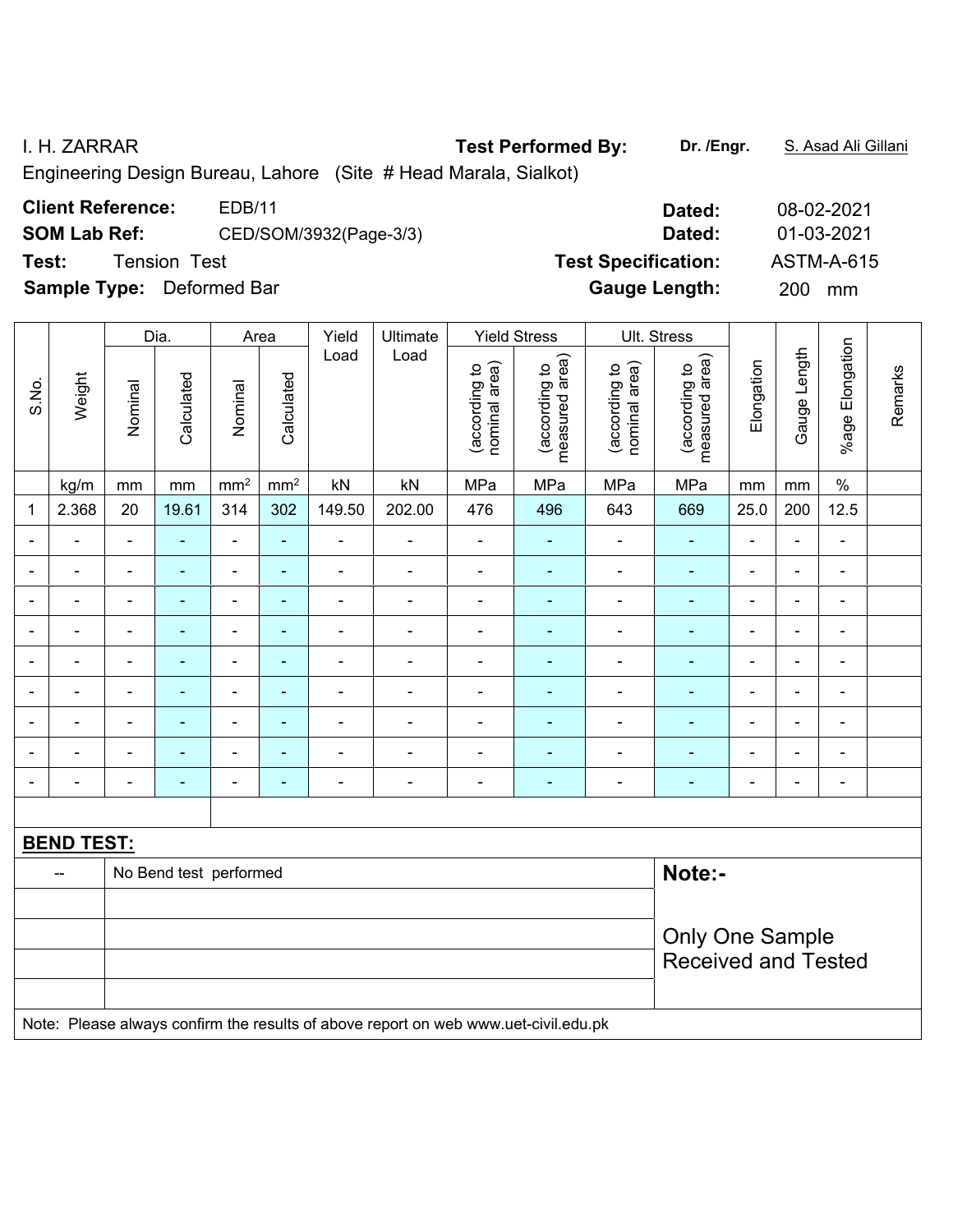Engineering Design Bureau, Lahore

# **Client Reference:** EDB/09 **Dated:** 08-02-2021

# **SOM Lab Ref:** CED/SOM/3932(Page-1/3) **Dated:** 01-03-2021

**Test:** Tension Test **Test Specification:** ASTM-A-615

**Sample Type:** Deformed Bar **Gauge Length:** 200 mm

|                  |                   |                            | Dia.                   | Area           |                          | Yield          | Ultimate                                                                            |                                | <b>Yield Stress</b>             |                                | Ult. Stress                        |                |                          |                          |         |
|------------------|-------------------|----------------------------|------------------------|----------------|--------------------------|----------------|-------------------------------------------------------------------------------------|--------------------------------|---------------------------------|--------------------------------|------------------------------------|----------------|--------------------------|--------------------------|---------|
| S.No.            | Weight            | Nominal                    | Calculated             | Nominal        | Calculated               | Load           | Load                                                                                | nominal area)<br>(according to | measured area)<br>(according to | nominal area)<br>(according to | area)<br>(according to<br>measured | Elongation     | Gauge Length             | %age Elongation          | Remarks |
|                  | kg/m              | mm                         | mm                     | $\rm mm^2$     | $\text{mm}^2$            | kN             | kN                                                                                  | MPa                            | MPa                             | MPa                            | MPa                                | mm             | $\,mm$                   | $\%$                     |         |
| $\mathbf 1$      | 3.889             | 25                         | 25.11                  | 491            | 495                      | 248.70         | 358.50                                                                              | 507                            | 503                             | 730                            | 725                                | 35.0           | 200                      | 17.5                     |         |
| $\boldsymbol{2}$ | 1.556             | 16                         | 15.88                  | 201            | 198                      | 105.50         | 132.50                                                                              | 525                            | 533                             | 659                            | 669                                | 35.0           | 200                      | 17.5                     |         |
|                  | $\blacksquare$    | $\blacksquare$             | ÷,                     | $\blacksquare$ | $\blacksquare$           | $\blacksquare$ | $\overline{\phantom{a}}$                                                            | $\blacksquare$                 | ٠                               | $\blacksquare$                 | ÷                                  | $\blacksquare$ | $\blacksquare$           | $\blacksquare$           |         |
|                  |                   | $\blacksquare$             | ÷,                     | $\blacksquare$ | $\blacksquare$           | $\blacksquare$ | $\blacksquare$                                                                      | $\blacksquare$                 | $\blacksquare$                  | ÷                              | ÷                                  | $\blacksquare$ | ä,                       | $\blacksquare$           |         |
|                  |                   | $\blacksquare$             | $\blacksquare$         | $\blacksquare$ | ۰                        | $\blacksquare$ | $\blacksquare$                                                                      | $\blacksquare$                 | ۰                               | ä,                             | $\blacksquare$                     |                | $\blacksquare$           | $\blacksquare$           |         |
|                  |                   |                            | $\blacksquare$         | $\blacksquare$ | $\overline{\phantom{a}}$ |                | $\blacksquare$                                                                      |                                | ۰                               | ۰                              | $\blacksquare$                     |                | $\blacksquare$           | ۰                        |         |
| -                |                   | Ē,                         | ۰                      | ä,             | ä,                       |                | ÷                                                                                   |                                | ÷,                              |                                |                                    | $\blacksquare$ | $\blacksquare$           | -                        |         |
|                  |                   | $\blacksquare$             | $\blacksquare$         | $\blacksquare$ | $\blacksquare$           | $\blacksquare$ | ÷                                                                                   | $\blacksquare$                 | ۰                               | ÷                              | ÷                                  | $\blacksquare$ | $\blacksquare$           | -                        |         |
| $\blacksquare$   | ä,                | $\blacksquare$             | ä,                     | $\blacksquare$ | ÷,                       | $\blacksquare$ | $\overline{\phantom{a}}$                                                            | $\blacksquare$                 | ÷,                              | Ĭ.                             | $\blacksquare$                     | $\blacksquare$ | $\blacksquare$           | $\overline{\phantom{a}}$ |         |
|                  |                   | $\blacksquare$             | $\blacksquare$         | $\blacksquare$ | $\overline{\phantom{a}}$ | $\blacksquare$ | $\qquad \qquad \blacksquare$                                                        | $\overline{a}$                 | $\blacksquare$                  | $\overline{\phantom{a}}$       | ÷                                  | $\blacksquare$ | $\overline{\phantom{a}}$ | $\blacksquare$           |         |
|                  |                   |                            |                        |                |                          |                |                                                                                     |                                |                                 |                                |                                    |                |                          |                          |         |
|                  | <b>BEND TEST:</b> |                            |                        |                |                          |                |                                                                                     |                                |                                 |                                |                                    |                |                          |                          |         |
|                  |                   |                            | No Bend test performed |                |                          |                |                                                                                     |                                |                                 |                                | Note:-                             |                |                          |                          |         |
|                  |                   |                            |                        |                |                          |                |                                                                                     |                                |                                 |                                |                                    |                |                          |                          |         |
|                  |                   |                            |                        |                |                          |                |                                                                                     |                                |                                 |                                | <b>Only Two Samples</b>            |                |                          |                          |         |
|                  |                   | <b>Received and Tested</b> |                        |                |                          |                |                                                                                     |                                |                                 |                                |                                    |                |                          |                          |         |
|                  |                   |                            |                        |                |                          |                |                                                                                     |                                |                                 |                                |                                    |                |                          |                          |         |
|                  |                   |                            |                        |                |                          |                | Note: Please always confirm the results of above report on web www.uet-civil.edu.pk |                                |                                 |                                |                                    |                |                          |                          |         |

#### I. H. ZARRAR **Test Performed By: Dr. /Engr.** S. Asad Ali Gillani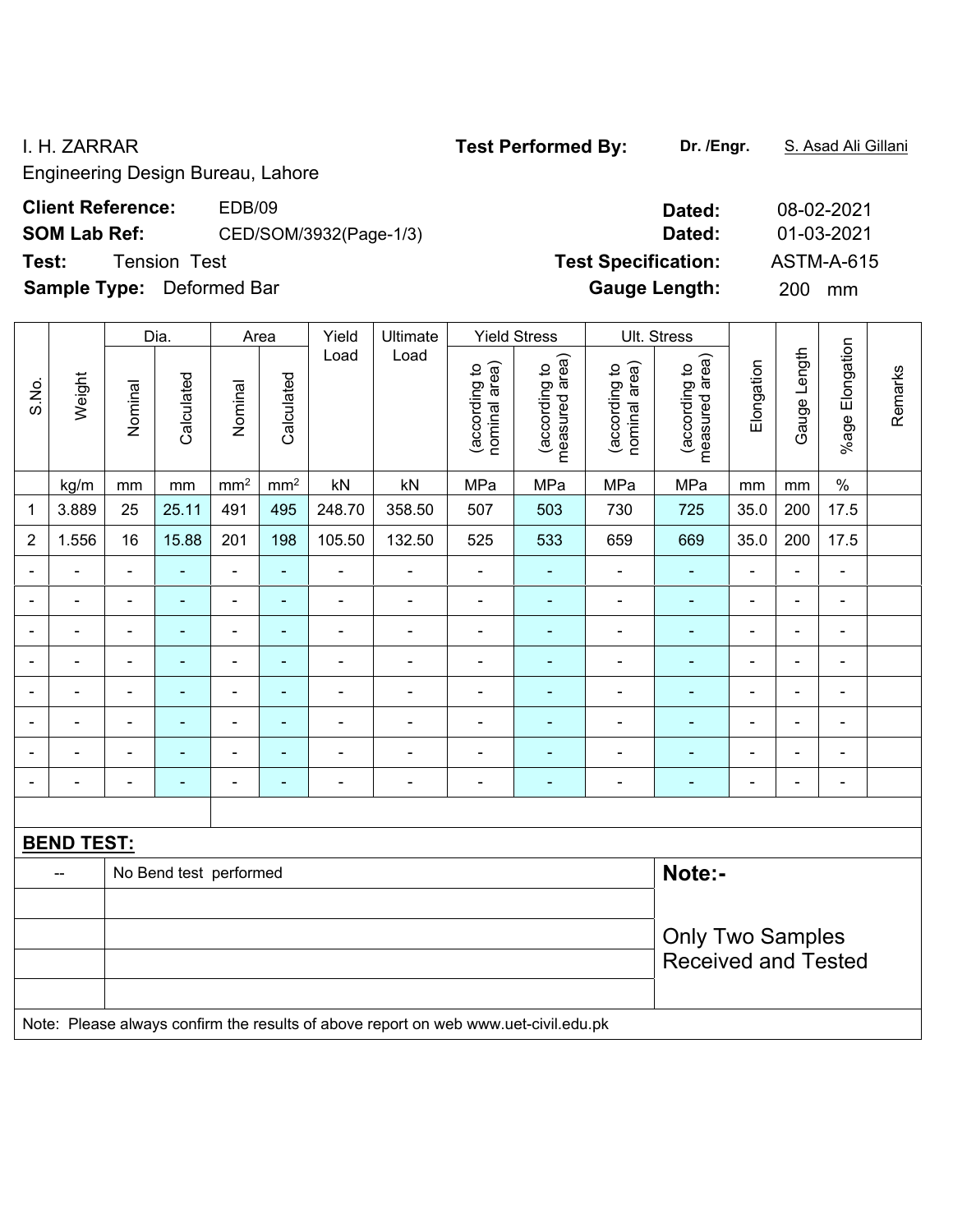Resident Engineer, **Test Performed By:** Dr. /Engr. **S. Asad Ali Gillani** 

PICIIP Sahiwal, NESPAK (Pvt) Ltd., 73-A W, Block Farid Town Sahiwal.

| <b>Client Reference:</b> |                                     | 3976/11/MT/Lot-2/38 |                            | <b>SOM Lab</b><br>Ref: | 3930(Page-<br>1/1) |
|--------------------------|-------------------------------------|---------------------|----------------------------|------------------------|--------------------|
| Dated:                   | 27-02-2021                          |                     |                            | Dated:                 | 01-03-2021         |
| Test:                    | <b>Tension Test &amp; Bend Test</b> |                     | <b>Test Specification:</b> | ASTM-A-615             |                    |
| <b>Gauge Length:</b>     |                                     | inch                | <b>Sample Type:</b>        | Deformed Bar           |                    |

|                |                   |                                                                  | Dia.       |                 | Area                    | Yield          | Ultimate                                                                            |                                | <b>Yield Stress</b>             |                                | Ult. Stress                     |                |                |                          |         |
|----------------|-------------------|------------------------------------------------------------------|------------|-----------------|-------------------------|----------------|-------------------------------------------------------------------------------------|--------------------------------|---------------------------------|--------------------------------|---------------------------------|----------------|----------------|--------------------------|---------|
| S.No.          | Weight            | Nominal                                                          | Calculated | Nominal         | Calculated              | Load           | Load                                                                                | nominal area)<br>(according to | (according to<br>measured area) | (according to<br>nominal area) | measured area)<br>(according to | Elongation     | Gauge Length   | %age Elongation          | Remarks |
|                | lb/ft             | $\#$                                                             | in         | in <sup>2</sup> | in <sup>2</sup>         | Tons           | Tons                                                                                | psi                            | psi                             | psi                            | psi                             | in             | in             | $\%$                     |         |
| 1              | 2.674             | $\bf 8$                                                          | 1.000      | 0.79            | 0.786                   | 23.57          | 35.80                                                                               | 65800                          | 66130                           | 99950                          | 100450                          | 1.60           | 8.0            | 20.0                     |         |
| $\overline{2}$ | 2.697             | 8                                                                | 1.005      | 0.79            | 0.793                   | 26.25          | 35.88                                                                               | 73280                          | 73000                           | 100170                         | 99790                           | 1.50           | 8.0            | 18.8                     |         |
| 3              | 1.509             | 6                                                                | 0.751      | 0.44            | 0.443                   | 18.55          | 22.63                                                                               | 92990                          | 92360                           | 113430                         | 112660                          | 1.00           | 8.0            | 12.5                     |         |
| 4              | 1.511             | 6                                                                | 0.752      | 0.44            | 0.444                   | 16.99          | 20.49                                                                               | 85180                          | 84410                           | 102700                         | 101780                          | 1.10           | 8.0            | 13.8                     |         |
|                |                   | $\blacksquare$                                                   | ÷,         | ÷,              | $\blacksquare$          | ä,             | ä,                                                                                  | $\blacksquare$                 | ÷                               | $\blacksquare$                 | Ξ                               | $\blacksquare$ | ä,             | $\blacksquare$           |         |
|                | $\blacksquare$    |                                                                  | L.         | $\blacksquare$  |                         | $\overline{a}$ | $\blacksquare$                                                                      | $\blacksquare$                 | ÷                               | $\blacksquare$                 | L.                              |                | L,             | $\blacksquare$           |         |
|                |                   |                                                                  |            | $\blacksquare$  |                         | -              | $\blacksquare$                                                                      | $\blacksquare$                 | ۰                               | $\blacksquare$                 | ۰                               |                | ÷              | $\blacksquare$           |         |
| $\blacksquare$ | $\blacksquare$    | $\blacksquare$                                                   | ۰          | ÷               | ÷                       | $\blacksquare$ | -                                                                                   | $\blacksquare$                 | ٠                               | $\blacksquare$                 | ۰                               | $\blacksquare$ | $\blacksquare$ | $\blacksquare$           |         |
|                | ä,                | ä,                                                               | ÷,         | ä,              | ÷                       | L,             | ä,                                                                                  | $\blacksquare$                 | $\blacksquare$                  | ä,                             | ÷                               | ä,             | $\blacksquare$ | ÷,                       |         |
|                | $\blacksquare$    | $\blacksquare$                                                   | ۰          | ÷               | $\overline{a}$          | $\blacksquare$ | ÷                                                                                   | $\blacksquare$                 | $\blacksquare$                  | $\blacksquare$                 | ۰                               | $\blacksquare$ | $\blacksquare$ | $\overline{\phantom{a}}$ |         |
|                |                   |                                                                  |            |                 |                         |                |                                                                                     |                                |                                 |                                |                                 |                |                |                          |         |
|                | <b>BEND TEST:</b> |                                                                  |            |                 |                         |                |                                                                                     |                                |                                 |                                |                                 |                |                |                          |         |
|                | # 8               |                                                                  |            |                 |                         |                | Sample bend through 180 degrees Satisfactorily without any crack                    |                                |                                 |                                | Note:-                          |                |                |                          |         |
|                | #6                | Sample bend through 180 degrees Satisfactorily without any crack |            |                 |                         |                |                                                                                     |                                |                                 |                                |                                 |                |                |                          |         |
|                |                   |                                                                  |            |                 | <b>Only Six Samples</b> |                |                                                                                     |                                |                                 |                                |                                 |                |                |                          |         |
|                |                   |                                                                  |            |                 |                         |                |                                                                                     |                                |                                 |                                | <b>Received and Tested</b>      |                |                |                          |         |
|                |                   |                                                                  |            |                 |                         |                |                                                                                     |                                |                                 |                                |                                 |                |                |                          |         |
|                |                   |                                                                  |            |                 |                         |                | Note: Please always confirm the results of above report on web www.uet-civil.edu.pk |                                |                                 |                                |                                 |                |                |                          |         |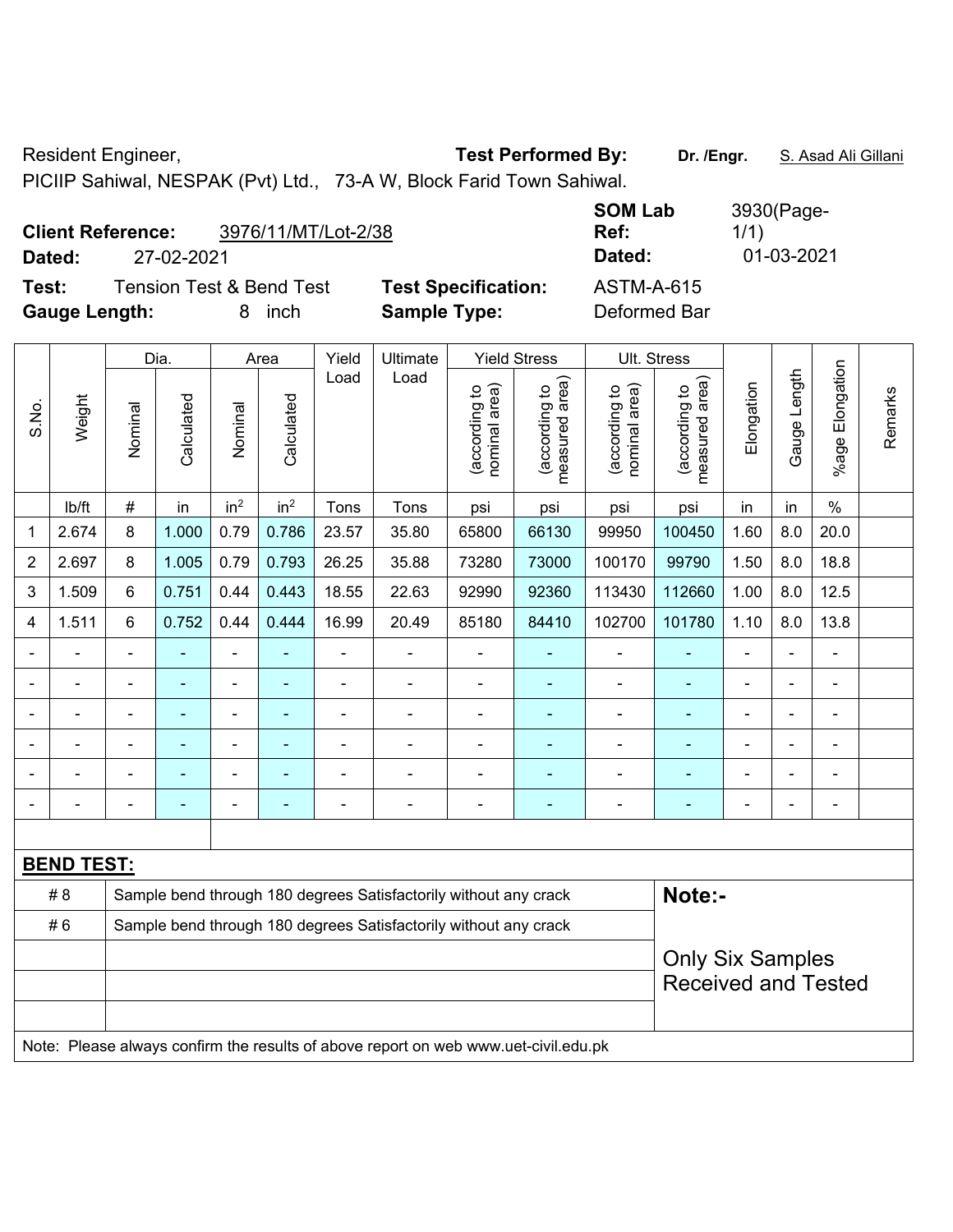| Assistant Director -II                                                | <b>Test Performed By:</b> | Dr. /Enar. | M. Irfan Ul<br><u>Hassan</u> |
|-----------------------------------------------------------------------|---------------------------|------------|------------------------------|
| Building Research Station, C & W, Department, Govt. of Punjab, Lahore |                           |            |                              |
|                                                                       | <b>SOM Lab</b>            |            | 3931 (Page-                  |

**Client Reference:** 154-R/533 **Dated:** 01-03-2021 **Dated:** 01-03-2021 **Test:** Tension Test & Bend Test **Test Specification:** ASTM-A-615 **Gauge Length:** 8 inch **Sample Type:** Deformed Bar(Agha Steel)

1/1)

**Ref:** 

|                              |                   |                | Dia.                                                             |                 | Area            | Yield          | Ultimate                                                                            |                                | <b>Yield Stress</b>                | Ult. Stress                    |                                 |                |                |                          |         |
|------------------------------|-------------------|----------------|------------------------------------------------------------------|-----------------|-----------------|----------------|-------------------------------------------------------------------------------------|--------------------------------|------------------------------------|--------------------------------|---------------------------------|----------------|----------------|--------------------------|---------|
| S.No.                        | Weight            | Nominal        | Calculated                                                       | Nominal         | Calculated      | Load           | Load                                                                                | (according to<br>nominal area) | area)<br>(according to<br>measured | (according to<br>nominal area) | measured area)<br>(according to | Elongation     | Gauge Length   | %age Elongation          | Remarks |
|                              | lb/ft             | $\#$           | in                                                               | in <sup>2</sup> | in <sup>2</sup> | Tons           | Tons                                                                                | psi                            | psi                                | psi                            | psi                             | in             | in             | $\%$                     |         |
| 1                            | 2.602             | 8              | 0.987                                                            | 0.79            | 0.765           | 26.81          | 36.19                                                                               | 74850                          | 77290                              | 101030                         | 104330                          | 1.10           | 8.0            | 13.8                     |         |
| $\overline{2}$               | 1.501             | 6              | 0.749                                                            | 0.44            | 0.441           | 17.13          | 20.41                                                                               | 85840                          | 85650                              | 102290                         | 102060                          | 1.40           | 8.0            | 17.5                     |         |
| 3                            | 0.685             | $\overline{4}$ | 0.506                                                            | 0.20            | 0.201           | 7.65           | 8.84                                                                                | 84310                          | 83890                              | 97460                          | 96970                           | 1.10           | 8.0            | 13.8                     |         |
| $\blacksquare$               |                   | $\blacksquare$ |                                                                  | $\blacksquare$  | ÷               | ä,             |                                                                                     | $\overline{\phantom{a}}$       |                                    | $\blacksquare$                 | ٠                               | $\blacksquare$ | $\blacksquare$ | $\blacksquare$           |         |
| $\qquad \qquad \blacksquare$ |                   | ä,             |                                                                  | $\blacksquare$  | ÷               | $\blacksquare$ |                                                                                     | ÷,                             | $\overline{\phantom{0}}$           | $\blacksquare$                 | $\overline{\phantom{0}}$        | $\blacksquare$ | $\blacksquare$ | $\blacksquare$           |         |
| $\blacksquare$               |                   | L,             | $\blacksquare$                                                   | $\blacksquare$  | ۰               | ä,             | $\blacksquare$                                                                      | $\blacksquare$                 | $\blacksquare$                     | $\blacksquare$                 | ۰                               | $\blacksquare$ | $\blacksquare$ | $\blacksquare$           |         |
| $\overline{a}$               | $\blacksquare$    |                | $\blacksquare$                                                   | $\blacksquare$  | $\blacksquare$  | $\blacksquare$ | $\blacksquare$                                                                      | ÷                              | $\blacksquare$                     | $\overline{a}$                 | ٠                               | $\blacksquare$ | $\blacksquare$ | $\overline{\phantom{a}}$ |         |
| $\blacksquare$               | ä,                | $\blacksquare$ | $\blacksquare$                                                   | ä,              | ÷               | $\blacksquare$ | $\blacksquare$                                                                      | ä,                             | $\blacksquare$                     | $\blacksquare$                 | ä,                              | $\blacksquare$ | ä,             | $\blacksquare$           |         |
| $\blacksquare$               | $\blacksquare$    | $\blacksquare$ | $\blacksquare$                                                   | $\blacksquare$  | ÷               | $\blacksquare$ | $\blacksquare$                                                                      | $\blacksquare$                 | $\blacksquare$                     | $\blacksquare$                 | ٠                               | $\blacksquare$ | $\blacksquare$ | $\blacksquare$           |         |
|                              |                   | $\blacksquare$ | ä,                                                               | ÷               | ÷,              | -              | $\blacksquare$                                                                      | ÷,                             | Ē,                                 | $\blacksquare$                 | ٠                               |                | $\blacksquare$ | $\overline{\phantom{a}}$ |         |
|                              |                   |                |                                                                  |                 |                 |                |                                                                                     |                                |                                    |                                |                                 |                |                |                          |         |
|                              | <b>BEND TEST:</b> |                |                                                                  |                 |                 |                |                                                                                     |                                |                                    |                                |                                 |                |                |                          |         |
|                              | #8                |                |                                                                  |                 |                 |                | Sample bend through 180 degrees Satisfactorily without any crack                    |                                |                                    |                                | Note:-                          |                |                |                          |         |
|                              | #6                |                |                                                                  |                 |                 |                | Sample bend through 180 degrees Satisfactorily without any crack                    |                                |                                    |                                |                                 |                |                |                          |         |
|                              | #4                |                | Sample bend through 180 degrees Satisfactorily without any crack |                 |                 |                | <b>Only Six Samples</b>                                                             |                                |                                    |                                |                                 |                |                |                          |         |
|                              |                   |                |                                                                  |                 |                 |                |                                                                                     |                                |                                    |                                | <b>Received and Tested</b>      |                |                |                          |         |
|                              |                   |                |                                                                  |                 |                 |                |                                                                                     |                                |                                    |                                |                                 |                |                |                          |         |
|                              |                   |                |                                                                  |                 |                 |                | Note: Please always confirm the results of above report on web www.uet-civil.edu.pk |                                |                                    |                                |                                 |                |                |                          |         |